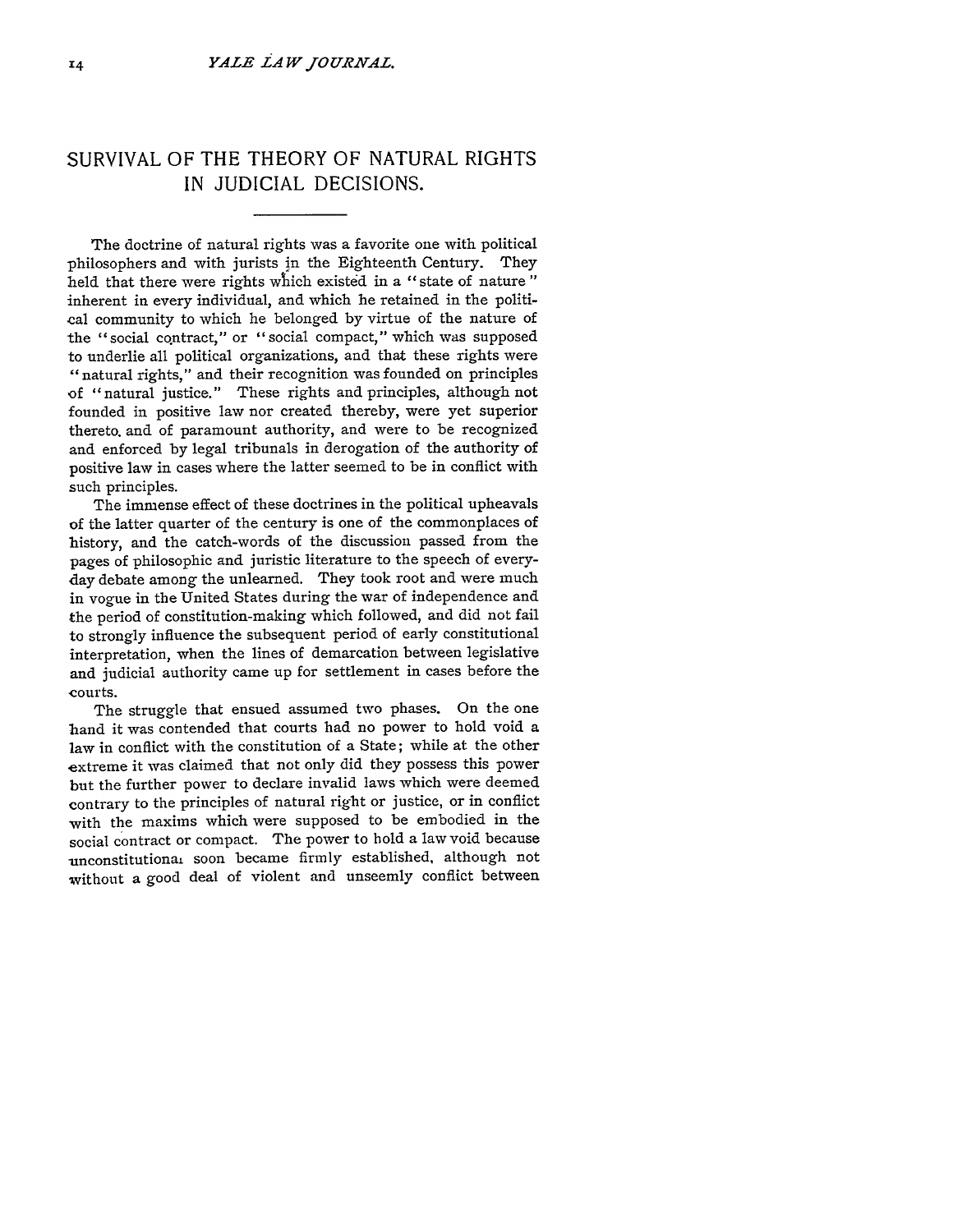legislatures and the judiciary, resulting in removals and impeachments in several of the States, and in impeachments of two judges of the federal courts, one of the latter that of Judge Chase of the Supreme Court of the United States. The second claim, as above stated, made on behalf of the judiciary was not to any extent successful, and it is now the accepted doctrine in most jurisdictions that the only limits to legislative action in the various States are set by their respective constitutions and the Constitution of the United States, or, as the doctrine is clearly stated by Judge Cooley:I "The rule of law upon this subject appears to be, that, "except where the constitution has imposed limits upon the leg- "islative power, it must be considered as practically absolute, "whether it operate according to natural justice or not in any "particular case. The courts are not the guardians of the rights "of the people of the State, except as those rights are secured by "some constitutional provision which comes within the judicial " cognizance."

This is unquestionably the prevailing doctrine, as is established by the numerous citations given by the authority quoted, and many more which might be added. Still there are jurisdictions in which the contrary view was, and still is in a measure, asserted.

It is not the purpose of this article to vindicate the commonly received opinion, nor in the main to attempt to refute the opposing claim, but to examine the cases in which the latter is upheld, and consider the form in which it is maintained, and the scope of the application claimed for it.

The doctrine received some consideration by the Supreme Court of the United States in the earlier period of its existence. The case of Calder *v.* Bull, 3 Dallas **270,** came up on a writ of error from the Supreme Court of Connecticut. The legislature of that State had granted a re-hearing in the probate court of Hartford after the expiration of the time in which, by the then existing law, a review of such a proceeding could be had. This action had been upheld on appeal by the Supreme Court of Connecticut, and it was claimed in the Supreme Court of the United States that the law was ex *post facto,* and in contravention of the Constitution of the United States. The further claim was probably made in argument that the act was void for more general reasons. The court held the act to be valid, and a legitimate exercise of legislative power under the charter of Connecticut, for that State had as yet adopted no constitution, and laid down the

**<sup>I</sup>**Constitutional Limitations (4 th **Ed.),** p. 204.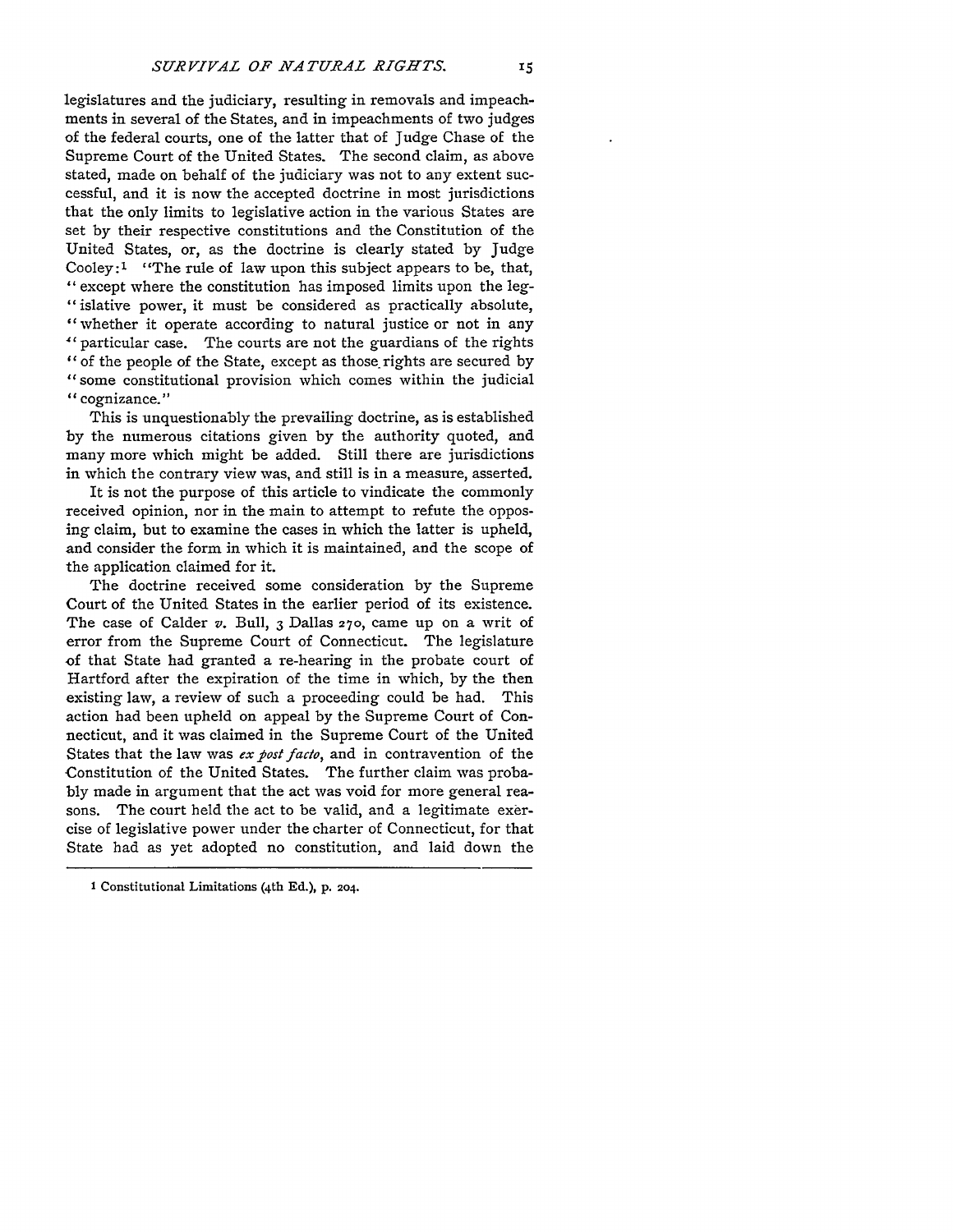doctrine, since firmly established, that the prohibition of *ex Postfacto* legislation extended only to statutes dealing with the criminal law. In giving his opinion in the case, however, Justice Chase took occasion to speak generally as to the limits of legislative power, in part as follows: " I cannot subscribe to the omnipotence of the **"** State legislature, or that it is absolute and without control, **"** although its authority should not be expressly restrained **by** the "constitution or fundamental law of the State. **\* \* \*** The purposes for which men enter into society will determine the "nature and terms of the social compact; and as they are the "foundation of the legislative power, they will decide what are "the proper objects of it. The nature and ends of legislative 'power will limit the exercise of it."

It is quite significant that the opposing and now generally received doctrine found utterance in the opinion of Justice Iredell in the same case. He concurred in the decision for the reasons given in the leading opinion, but took occasion to dissent from the dictum above quoted, saying: "If, then, a government com- "posed of legislative, executive and judicial departments were "established by a constitution which imposed no restraint on the "legislative power, the consequence would inevitably be that "whatever the legislative power chose to enact would be law- "fully enacted, and the judicial power could never interpose to "pronounce it void. It is true that some speculative jurists have "held that a legislative act against natural justice must in itself *"be* void; but I cannot think that under such a government, any " court of justice would possess a power to declare it so." If "the "legislature of the Union, or the legislature of any member of "the Union, shall pass a law within the general scope of their "constitutional power, the court cannot pronounce it to be void, "merely because it is in their judgment contrary to the principles "of natural justice."

In the noted case of Fletcher v. Peck, 6 Cranch. **137,** Chief Justice Marshall in giving the opinion of the court, wherein it was held that the revocation of a legislative grant by subsequent legislative act was void as impairing the obligation of a contract, goes into the consideration of the great injustice of such procedure, and adds: "It may well be doubted whether the nature of society and "government does not prescribe some limits to legislative power."

In Terrett v. Taylor, 9 Cranch. 43, certain legislative dispositions of the property of the Episcopal Church in Virginia were held obnoxious to the federal constitution as impairing the obligation of contracts, and Justice Story in his opinion characterizes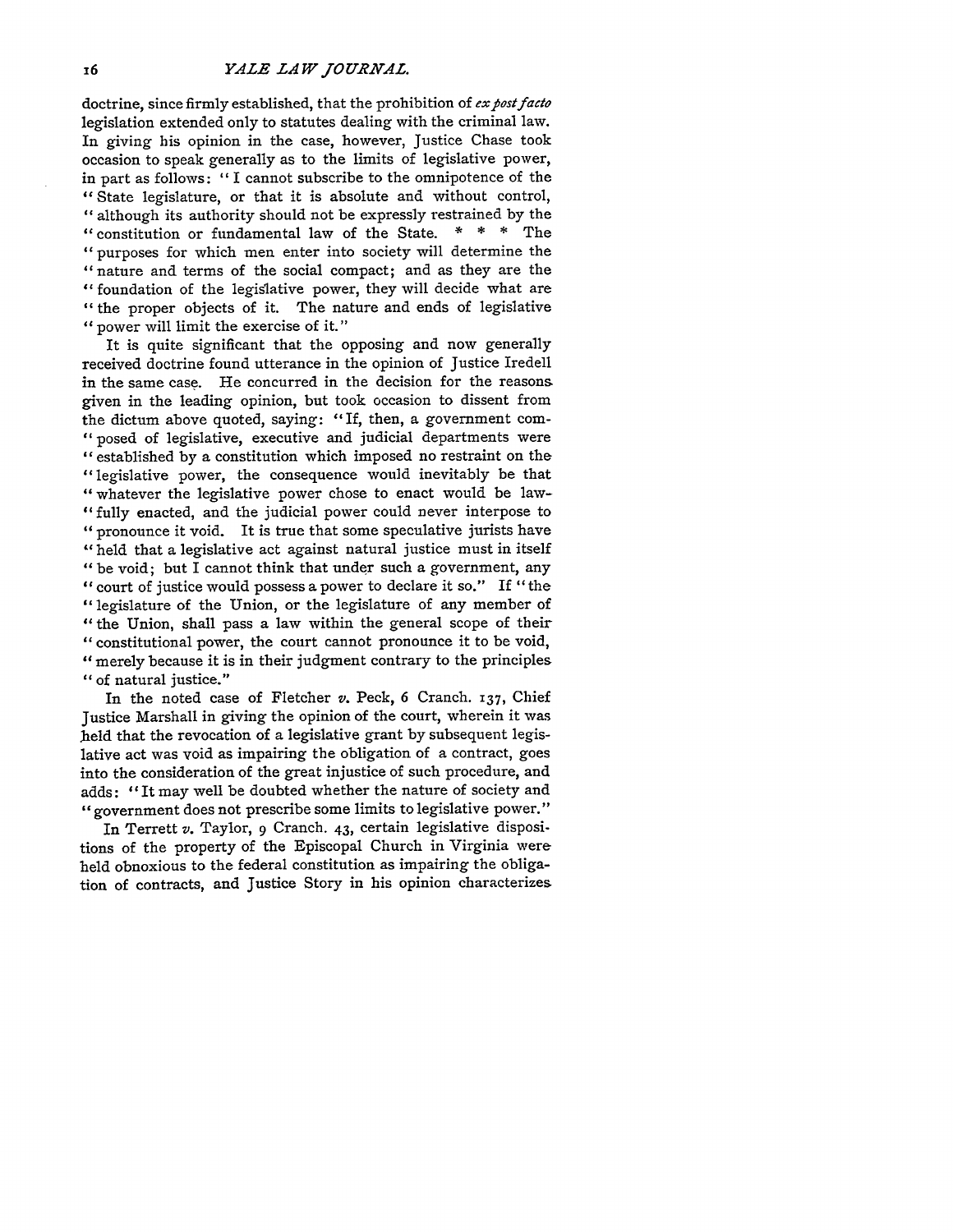such acts as "utterly inconsistent with a great and fundamental "principle of republican government, the right of the citizens to " to the free enjoyment of their property legally acquired." Just how far the court would enforce this principle against legislative action not in conflict with any constitutional provision he does not intimate.

In Wilkinson *v.* Leland, 2 Peters, 657, which came to the court from the Circuit Court for the District of Rhode Island, and involved the validity of an act of the Legislature of the State, validating a defective conveyance by an administrator under order of court, Justice Story went somewhat largely into the question of the general limits of legislative power. Rhode Island was-still living under its colonial charter as the fundamental law, and its provisions were, to say the least, vague. The discussion at the bar seems to have taken a wide range, and the validity of the law to have been fortified by reliance on the plenary power of the legislative, as well as on narrower and more specific grounds. The validity of the law was sustained, but the learned justice characterized the claim above noted as inconsistent with just principles. He observes that "Even if such authority could be deemed to "have been confided by the charter to the General Assembly of "Rhode Island, as an exercise of transcendental sovereignty "before the Revolution, it can scarcely be imagined that that "great event could have left the people of that State subjected to "its uncontrolled and arbitrary exercise."

Such arbitrary exercise, it may be observed, would appear to have been guarded against by the provision of the charter requiring laws to be "as near as may be agreeable to the laws of Eng-"land." And indeed, Justice Story seems to have so held, and does not in terms claim for the court the power to hold the law invalid even had the court considered it oppressive and opposed to natural justice.

This view received no further development in this court, and although pressed in an argument by eminent counsel, was emphatically repudiated by Chief Justice Chase in the License Tax Cases, 5 Wallace, 459.

The doctrine appears in two early cases in South Carolina. The first that of Ham *qui tam v.* McClaws *et al.,* **i** Bay. 91, arose in the consideration of a statute passed in 1788, forbidding the importation of Negro slaves owned by aliens, and imposing a fine and forfeiture. The Court so construed the law (stated to have been "hastily penned") as to make it inapplicable to the defendants, for no other reason apparently than that the latter did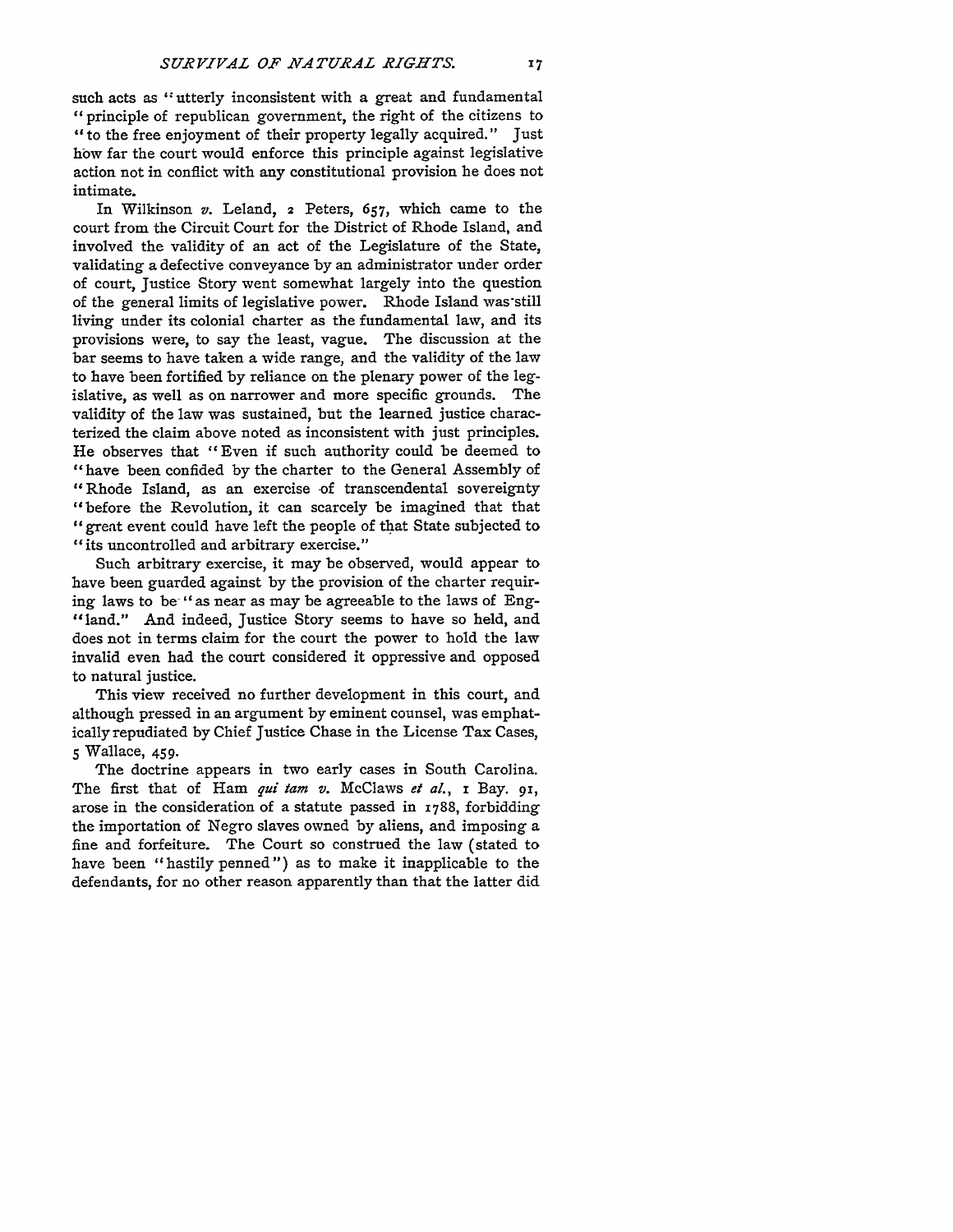not know of the existence of the law, when they sailed from Honduras to South Carolina with their slaves. Although the desired end was attained **by** construction, the Court adds in its opinion: It is plain that statutes passed against plain and obvious prin- "ciples of common right and common reason are absolutely null "and void, so far as they are calculated to operate against these "principles." In Bowman *v*. Middleton, *I* Bay. 250 (1792), the Court held a private act of the Legislature passed in **1712** which transferred the property of one person to another without any hearing to be void. The eighty years' possession of the beneficiary of the act and of his grantees was passed by with some very slighting observations on the statute of limitations, and it was decided that "the plaintiffs could claim no title under the act in *"* question, as it was against common right as well as against Magna Charta."

The act in question was contrary to at least two of the provisions of the South Carolina Constitution of **<sup>179</sup> <sup>o</sup> ,** but the instrument of course had no application to a law of the early date of the one considered by the court. It may well be doubted whether the colonial legislature of the royal province of South Carolina had any authority to pass a law in contradiction to Magna Charta or any other fundamental law of England, and perhaps that idea may be implied in the language above quoted.

The cases heretofore considered were decided in the early and formative period of our jurisprudence, and the doctrines enunciated therein were not followed out in subsequent judicial decisions; but in the States of Maryland and Connecticut similar and more explicit recognition of such doctrines has prevailed down to a very recent period.

The first time the claim was made in Maryland, what may be called the orthodox view was sustained by the Court of Appeals in Whittington *v.* Polk, i H. & J. **236.** A statute depriving a judge of his office during his legal term and vesting the same in another person was upheld, although the Court said, "it is an "infraction of his right, and incompatible with the principles of "justice, and does not accord with sound legislation."

Somewhat later came the case of Regents of the University  $v$ . Williams, **9** G. & J. 395, wherein was called in question the right of the legislature to make certain radical changes in the charter of the University of Maryland, which affected seriously the vested rights of that corporation. The Court held the legislation invalid as contravening the constitutions of Maryland and of the United States as well, and further asserted that independent of both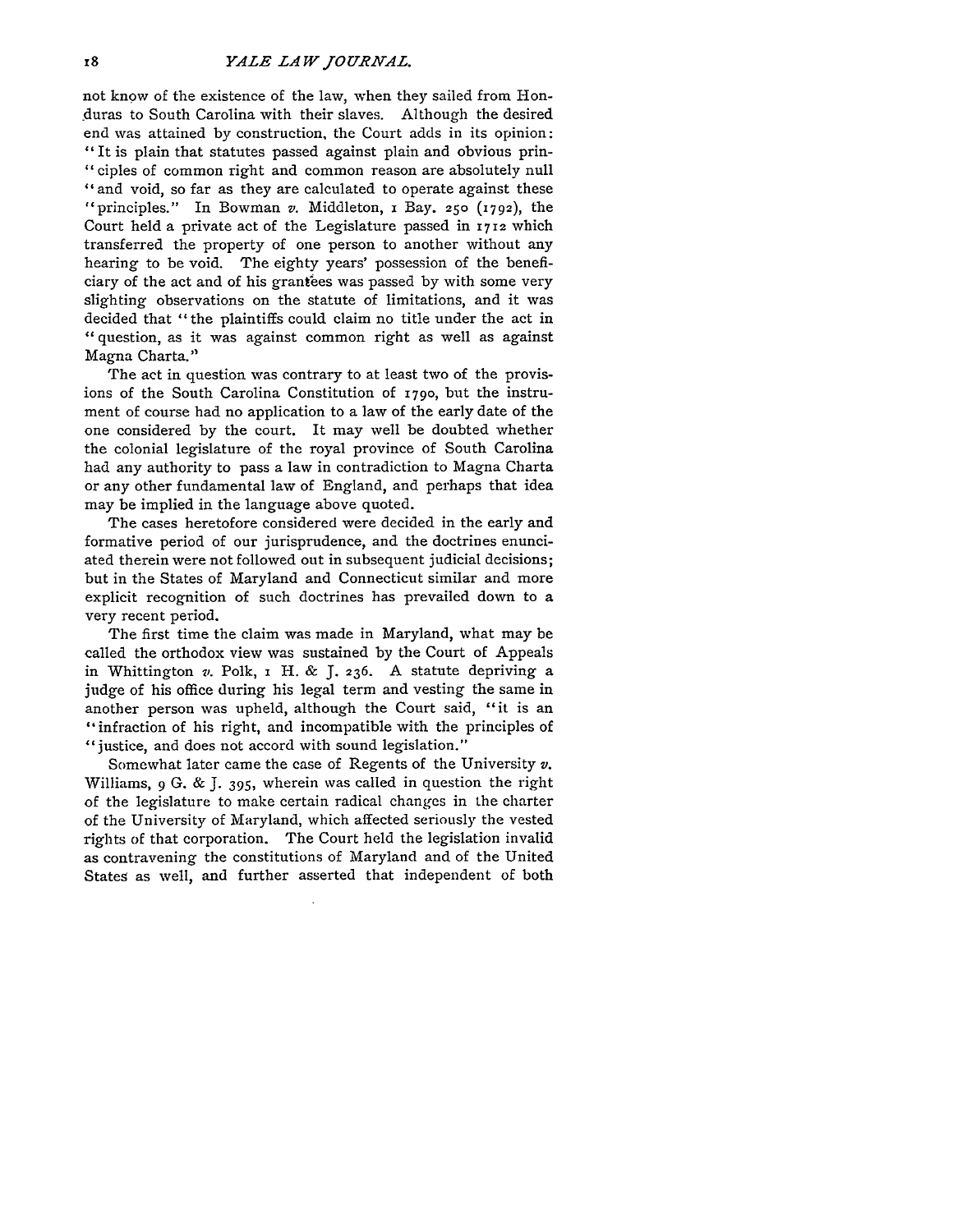constitutions "there is a fundamental principle of right and justice, • " inherent in the nature and spirit of the social compact (in this "country at least), the character and genius of our government, "the causes from which they spring, and the purposes for which "they were established, that rises above and restrains and sets "bounds to the power of legislation, which the legislature can "not pass without exceeding its rightful authority. It is that "principle which protects the life, liberty and property of the "citizen from violation, in the unjust exercise of legislative "power."

After so emphatic and distinct an enunciation of principle, it is not strange that it was frequently invoked in subsequent cases in Maryland. In Baugher v. Nelson, 9 Gill **307,** the question of the right of the legislature to change the usury law as to allow a recovery upon a contract made previous to the change, when the excessive interest was remitted, came up for adjudication. The act was seriously questioned as being unjust and within the scope of the doctrine of Regents  $v$ . Williams, above quoted. The court affirmed the doctrine, but denied that the law was in any way obnoxious to it.

During the height of the anti-slavery agitation in the year 1859, it was sought to make the city of Baltimore a very uncomfortable place for those not in sympathy with the peculiar institution. An act was passed by the legislature of Maryland, which practically put that city under martial law in time of peace, by the adoption of a novel form of civil administration. A police board was created with extraordinary powers, and all the ordinary officials of the city and the sheriff of the county were subordinated to it. Power was conferred to levy taxes, issue certificates of indebtedness, to call out the militia, and to do about everything of a repressive nature in the most summary manner. The act concluded with a provision "that no Black Republican, or "endorser or approver of the Helper Book" or such persons as should resist the provisions of the act, should be appointed to any office by the board, and a form of oath was provided for all officials high and low which would do credit to a juvenile secret society. The social compact appeared to be stretched to the limit of elasticity, and natural justice to be wounded in the house of its friends.

When the validity of the act was contested in the case of the Mayor of Baltimore *v*. the State, etc., 15 Md. 376, it was strenuously insisted that the same was void as opposed to natural justice, as well as on various constitutional grounds, but without avail.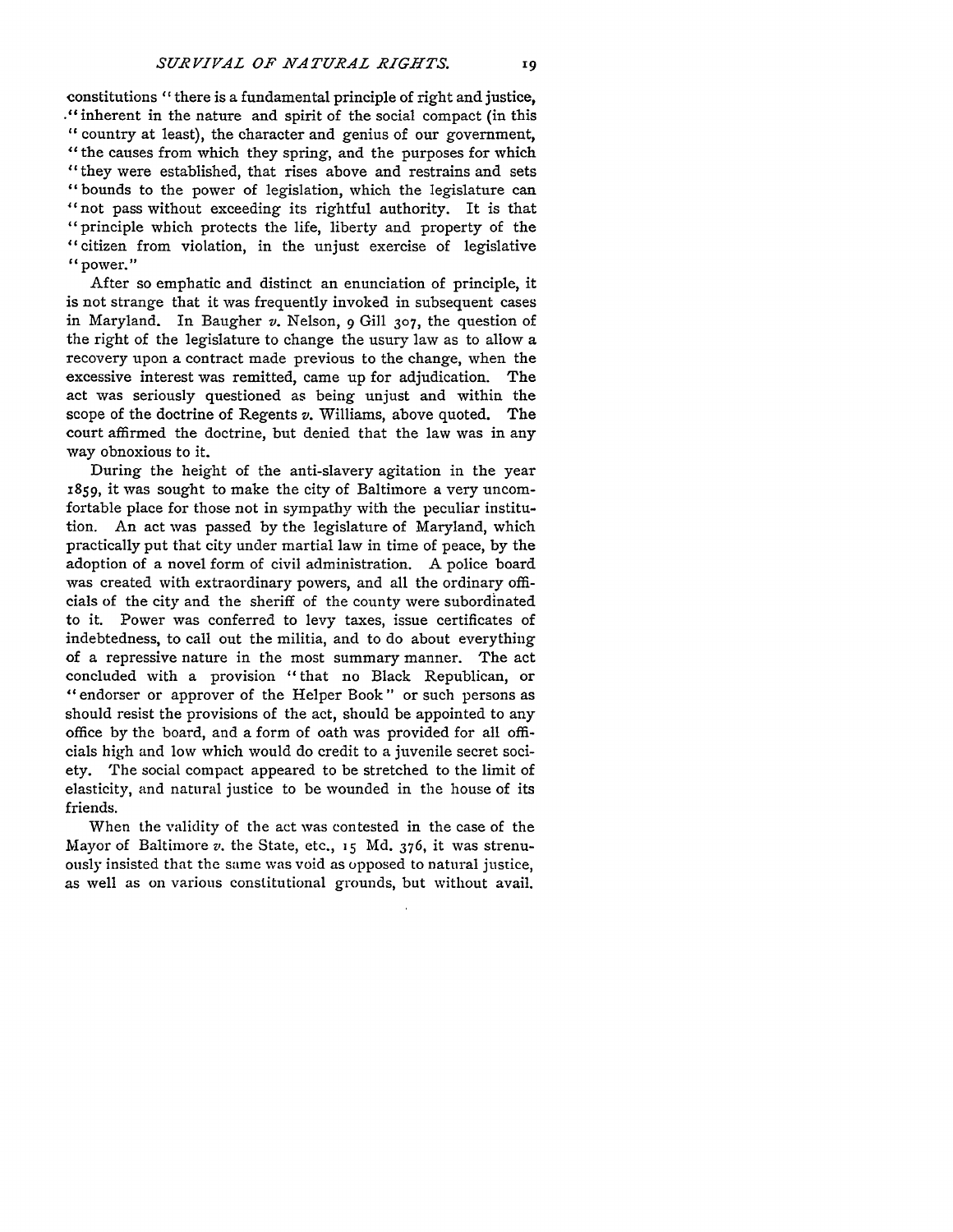The court made the usual affirmation of the soundness of the doctrine, but held its protection was limited to the private rights of individuals and private corporations when invaded by legislative action, and it had no application to restrain the creation of any governmental agency in the way of a public board or corporation. It may be interesting to observe in passing, that as regards the exclusion from office of Black Republicans and supporters of the Helper Book, the Court remarked that if the act intended to exclude any class of persons on account of political or religious belief it was unconstitutional, "but as the Court can not officially "understand who are meant to be affected by the proviso, no "judicial opinion can be expressed."

In Harrison *v.* State, 22 Md. 494, involving a law validating marriages of uncles with nieces theretofore invalid; in Mayor of Hagerstown v. Sehner, 37 Md. **191,** wherein was drawn in question a law lengthening the period of the statute of limitations; in Cohen *v.* Jarrett, 42 Md. 575, which was concerned with the validity of the liquor license law; and in Talbot Co.  $v$ . Queen Anne Co., **50** Md. 26o, in which a tax law apparently of very unequal application as between the counties of the State was considered, the principle announced in Regents  $v$ . Williams was affirmed as good law, but held either inapplicable, or else not in any way invaded.

We now pass to a consideration of the Connecticut decisions. That State had continued under the charter of Charles II. as its fundamental law until **1818,** when its constitution was adopted. The charter made no marked distinction between legislative and judicial powers, and the general court, as the legislature was called from the beginning, exercised judicial functions at first in a very large degree, but afterwards from time to time, by various laws, vested more and more authority in the courts. Still the legislature retained and exercised up to the adoption of the constitution a substantial residuum of judicial power.' Hence, very many of the constitutional questions that had been agitated in other jurisdictions could not well arise in the Connecticut courts until the constitution, with its more distinct separation of govermental functions, came in force. At that time constitutional questions arose with frequency. The people had a new thing, and were anxious to discover what there was in it.

The extent of legislative power was soon drawn in question in the case of Goshen *v.* Stonington, 4 Conn. **209.** The legislature had confirmed certain invalid marriages, and as the consequence of its action, the legal settlement of certain paupers was affected,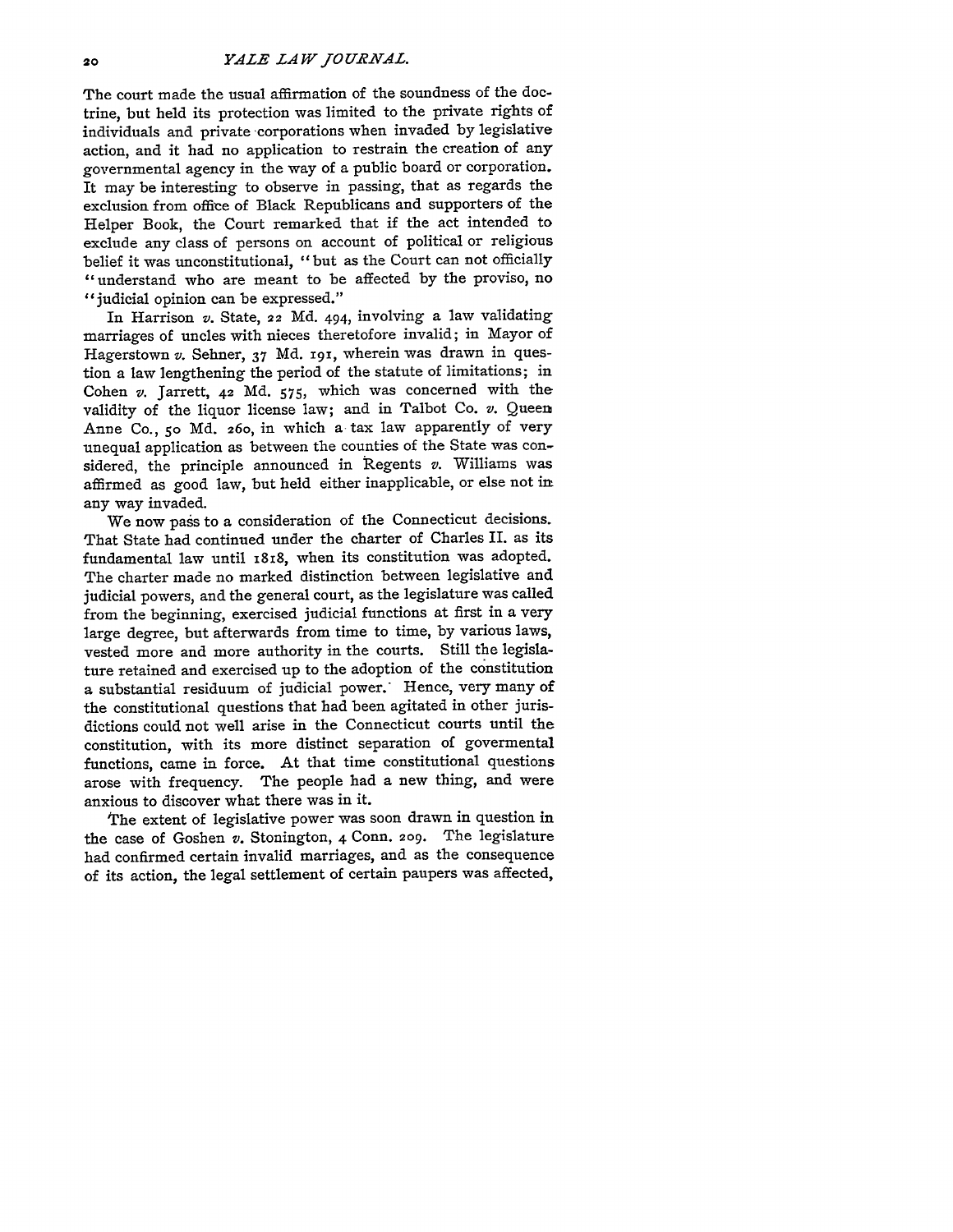$2I$ 

and gave rise to the case cited. The decision is given largely to the discussion of the effects of retroactive laws on vested rights, and is a leading one on that point. Toward the end of the opinion by Chief Justice Hosmer he disposes (p. **225)** of the question of legislative power to enact laws such as that under consideration by enunciating the doctrine that enactments of this sort are to stand or fall in accordance with the judicial opinion of their justice. The law in question was upheld, as on the whole just, but the plenary power of the legislature, subject only to constitutional restraint, is denied in the following terms: "With **"** those judges who assert the omnipotence of the legislature in "all cases where the constitution has not interposed an explicit "restraint, I cannot agree. Should there exist-what I know is " not only an incredible supposition, but a most remote improba-"bility-a case of direct infraction of vested rights, too palpable *"to* be questioned, and too unjust to admit of vindication, I could " not avoid considering it as a violation of the social compact, and " within the control of the judiciary. If, for example, a law were "made to deprive any person of his property, or subject him to "imprisonment, who would not question its legality, and who "would aid in carrying it into effect?" Judge Cooley in commenting upon this passage makes the pertinent remark that the first example suggested would be an exercise of judicial functions outside of the legislative power, and the second a bill of attainder.

In Mather v. Chapman, 8 Conn. 54, and Beach *v.* Walker, 8 Conn. **19o,** the doctrine of Goshen v. Stonington is affirmed, in opinions by the same judge. In each case the law considered by the court was an act validating irregular levies of execution on real estate, highly remedial and entirely proper, but acting retrospectively, and the laws were held valid. In the opinion in the latter case the judge states the doctrine in a different form, and views it as an aid to legislative acts of a retrospective nature, for reasons which he thus expresses: "Every act of the legislature "intrinsically implies an opinion that the legislative body had "right to enact it; and the judiciary will discover sufficient "promptitude, if it determine a law to be invalid, that operates "by retrospection unjustly on person or property. This principle "steers a correct medium, admitting the sovereignty of the legis- "lature to do justice by an act unquestioned by the court of law; "while it equally repels the supposed uncontrollable omnipotence "of the same body to require the observance of an unjust law, in "subversion of fundamental rights, and in opposition to the social "compact." He adds that unless the doctrine thus enunciated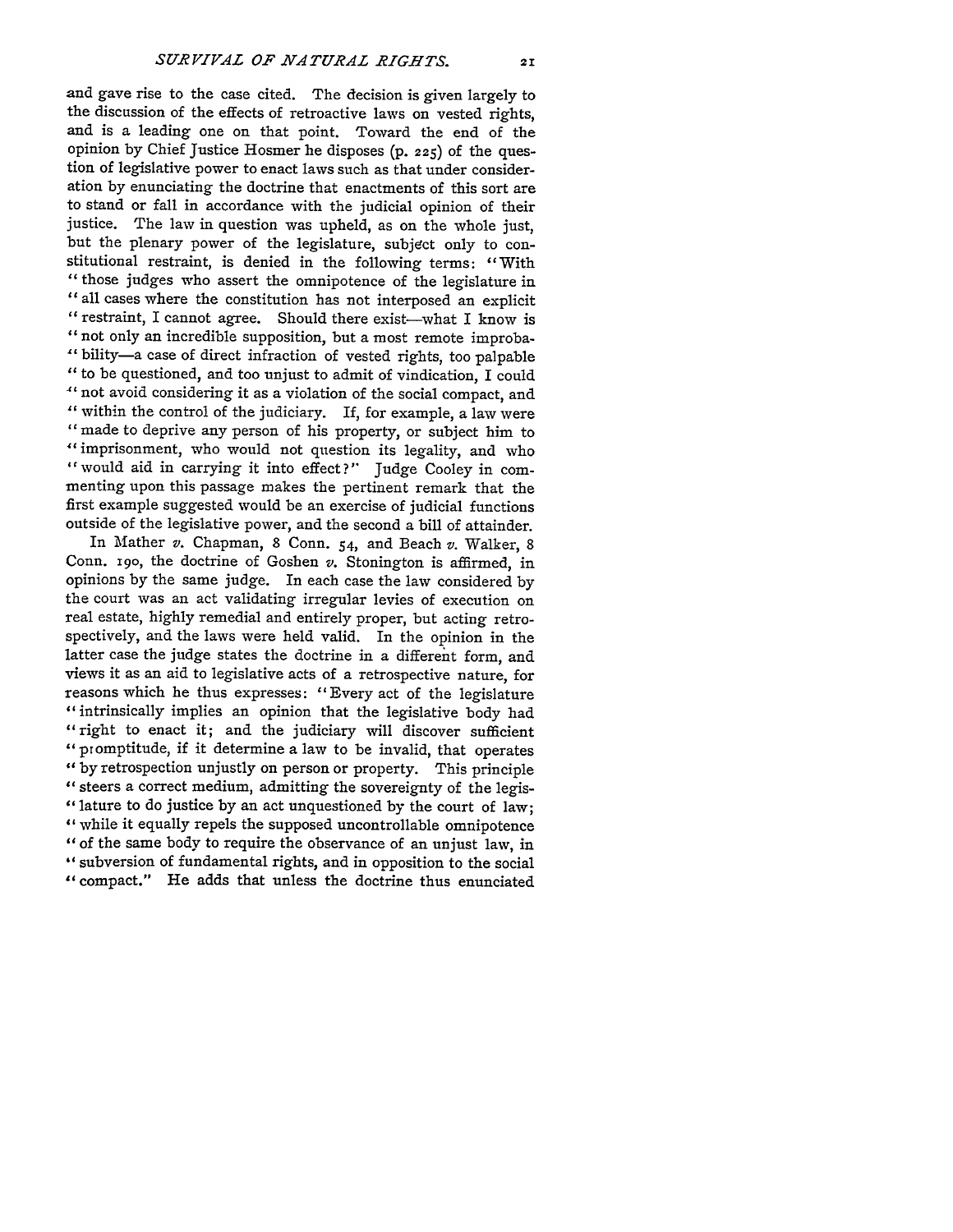be embraced "this extreme would be resorted to that every "retrospective law, however just or wise, affecting the property " of an individual, must be considered as of no validity." This dilemma hardly follows from the above reasoning, and courts have in later days found little difficulty in doing justice with reference to retrospective laws **by** use of accepted canons of construction, and by due regard to express constitutional restraints, without falling back on natural justice or the social compact.

After the enunciation of the doctrine in the Connecticut cases thus far considered, there seems to have been a change in the tide of judicial opinion, and in the case of Bridgeport  $v$ . Housatonic R. R. Co., **15** Conn. 475, Church, J., in the opinion of the court, speaking of retroactive laws in general, apparently lays down the principle that where such laws do not conflict with the constitution, the only way the judiciary can deal with them in way of modification is by construction, saying: "As the judiciary is not "the guardian of the legislature, but is the weaker department of "the government, possessing no *veto* power over acts of constitu- "tional legislation, more properly belonging to the executive, we "cannot disregard a legislative enactment, because it is retroac- "tive in its purpose and effect, whatever may be our opinion of "the general policy of such laws. It belongs to us rather to set-"tle questions of constitutional power, than questions of policy. **\* \* \*** There may not be any great difficulty in determining " what are the principles of natural justice, nor what would tend "to undermine what theorists may suppose to be the fundamental "principles of the social compact, especially by those who acknowl- "edge the precepts and obligations of revealed religion; yet these "principles are not always of easy and undoubted application to "the infinitely varied forms of human action. And we know of no "other municipal power which can more safely make such appli- "cation than the legislature; and as a court, although we might "dissent from its conclusions, yet we disclaim any right to disre- " gard them, for no other reason than that we might consider "them unreasonable, impolitic or unjust."

In State v. Wheeler, **25** Conn. **290,** the Supreme Court of Connecticut still further receded from the doctrine of the earlier cases, in a case involving the liquor license law. The law was opposed, as contrary to natural right; and Storrs, J., says in the opinion: "We are by no means prepared to accede to the doctrine involved "in this claim, that under a written constitution like ours, in "which the three great departments of government, the execu-"tive, legislative, and judicial, are confided to distinct bodies of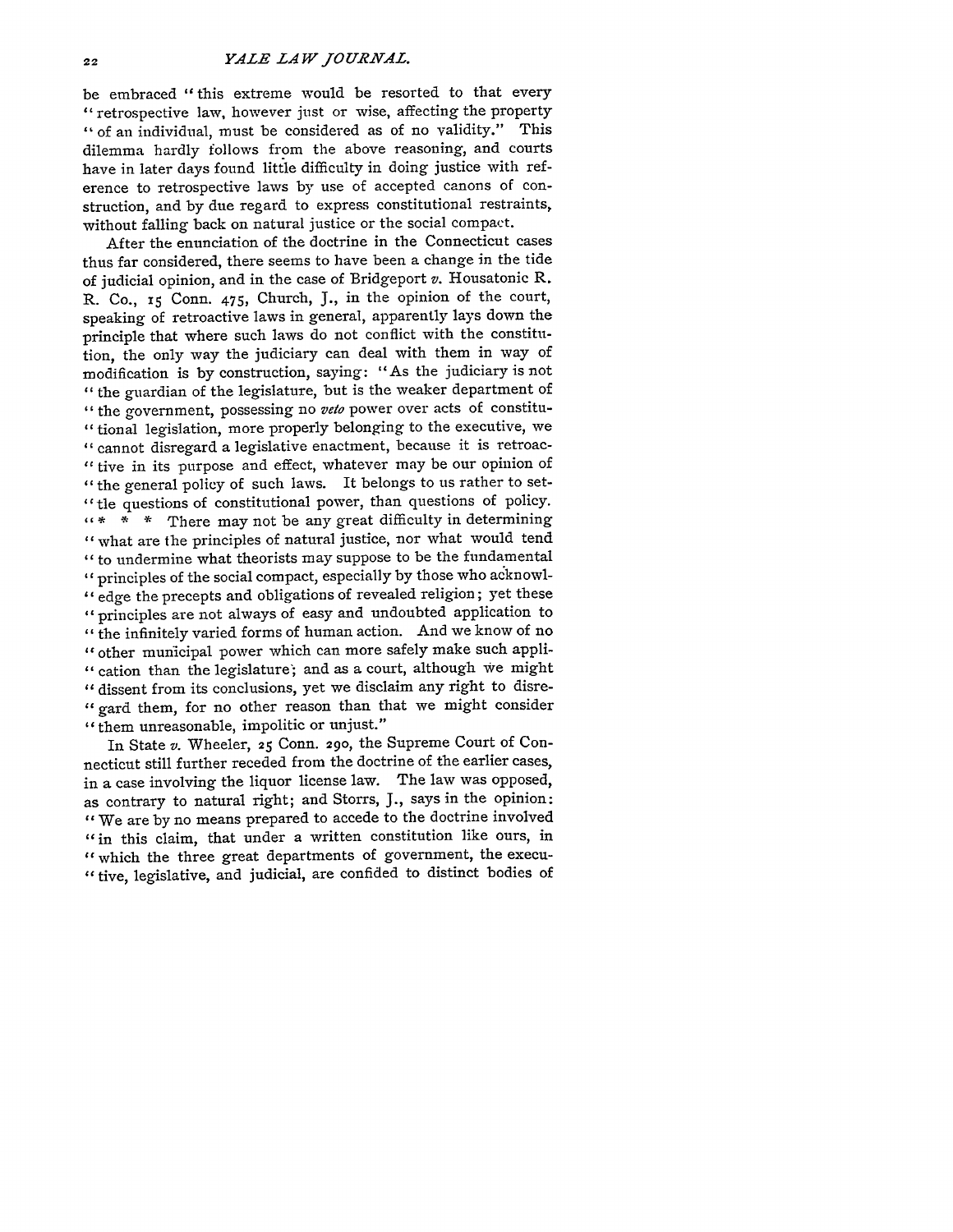"magistracy, the powers of each of which are expressly confined "to its own proper department, and in which the powers of each "are unlimited in its appropriate sphere, except so far as they "are abridged by the constitution itself, it is competent for the "judicial department to deprive the legislature of powers which "they are not restricted from exercising by that instrument." He further, however, says that the law is open to no objection of the kind urged, and there is no occasion to pursue the topic of extra constitutional restriction. This is noticeable as the first time where the point was urged against a law not retrospective in its character, and having no relation to vested rights. Had the line of cases stopped here one would be justified in saying that the earlier doctrine was overruled. But the next time it came before the court it was asserted as comprehensively as before, and in more general and sweeping terms. In Welch *v.* Wadsworth, **30** Conn. 149., Butler, J., delivering the opinion of the court upon the question whether an act validating certain usurious contracts was to be sustained, after remarking that the act did not conflict with the constitution, and was presumably within the competence of the legislature, proceeds: "But the power of the legislature in **"** this respect is not unlimited. They cannot entirely disregard the **"** fundamental principles of the social compact. Those principles ".underlie all legislation, irrespective of constitutional restraints, "and if the act in question is a clear violation of them, it is our "duty to hold it abortive and void." As usual, the act was found to square with natural justice and the social compact.

In Booth *v.* Woodbury, **32** Conn. i18, the same judge in the opinion of the court considers that the act in question (one-conferring bounties on volunteers in the war of the rebellion) solely as to its accordance with natural justice, making that the only test, and elaborately justifies it on the ground that it so accords, maintaining that if the "making of the gift will be promotive in "any degree of the public welfare it becomes a question of policy "and not of natural justice; and the determination of the legisla- "ture is conclusive."

In White *v.* Town of Stamford, 37 Conn. 578, the lower court was asked to enjoin the erection by the defendant town of a large public building to be used mainly as an investment for revenue purposes and only incidentally for public use, and also to enjoin the issue of bonds to pay for it, which acts had been authorized by a special law. The case was reserved for the advice of the Supreme Court, and it was claimed that the act was void as "against common right and in violation of the fundamental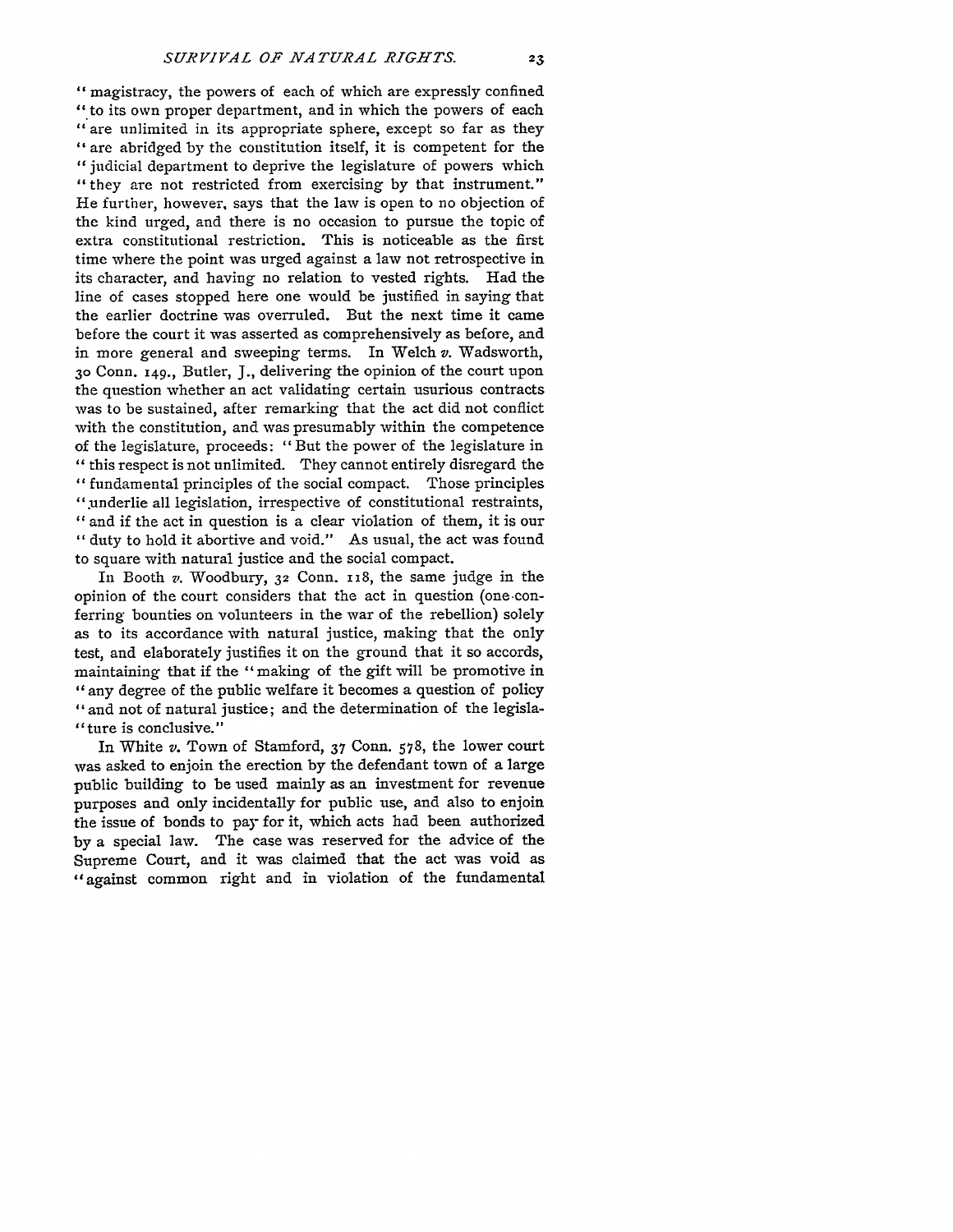" principles of the social compact." Seymour, J., in the opinion of the court says, "We are not insensible to the force of the objections "against extending the power of towns so as to enable them to "engage in private business, but the power which the court is "called upon by the petitioners to exert in this case is a power to be "exercised only in the clearest cases. **\* \* \*** The courts of "Connecticut have never to our knowledge exercised the power now "invoked, of holding an act of the General Assembly void, merely 'because of its being in violation of the social compact, and we would "not commence the exercise of that power in a case of any reason- "able doubt." How easy it is for a court to find itself in doubt the cases heretofore examined show. The same court has, so to speak, confessed and avoided the doctrine in the later cases of of Linsley *v.* Hubbard, 44 Conn. io9; Wheeler's Appeal, 45 Conn. **319;** and State *v.* Wordin, 56 Conn. **227;** and has incidentally referred to it in a number of other cases. The expressions regarding it vary, quite as we should expect, with the temper of the judge writing the opinion, and one of them after mentioning the social compact has the irreverence to add, "whatever that may mean."

From the above examination of cases, extracts from the more important of which have been given, it appears that the doctrine of extra-constitutional limitation of legislative power, has been, in the jurisdictions mentioned in this article, frequently maintained, with more or less fluctuation of expression and sometimes with clearness and emphasis; but that there is no case in which a law in any State having a constitution at the time of its enactment has by the Court been held invalid, except where in conflict with constitutional provisions. If the power claimed by the doctrine exists, it has never been exercised. Its assertion seems to be a sort of judicial swagger, never ending in a fight. And the reason -is not far to seek. In the first place, the sovereign people have placed in their constitutions ample restrictions on legislative action; and again the expedient of construction is always open to the court, and is bounded only by the limits of human ingenuity. With such resources at command natural justice can be safeguarded from rash legislation, without exalting it to a position above positive law constitutionally enacted.

In view of this it may well be questioned, whether it would not be better for the courts of those jurisdictions which still maintain the doctrine to frankly overrule it and fall into line with the overwhelming majority of the States of the Union, rather than continue its empty assertion. The doctrine of natural right above law and not created by law has been maintained in academic